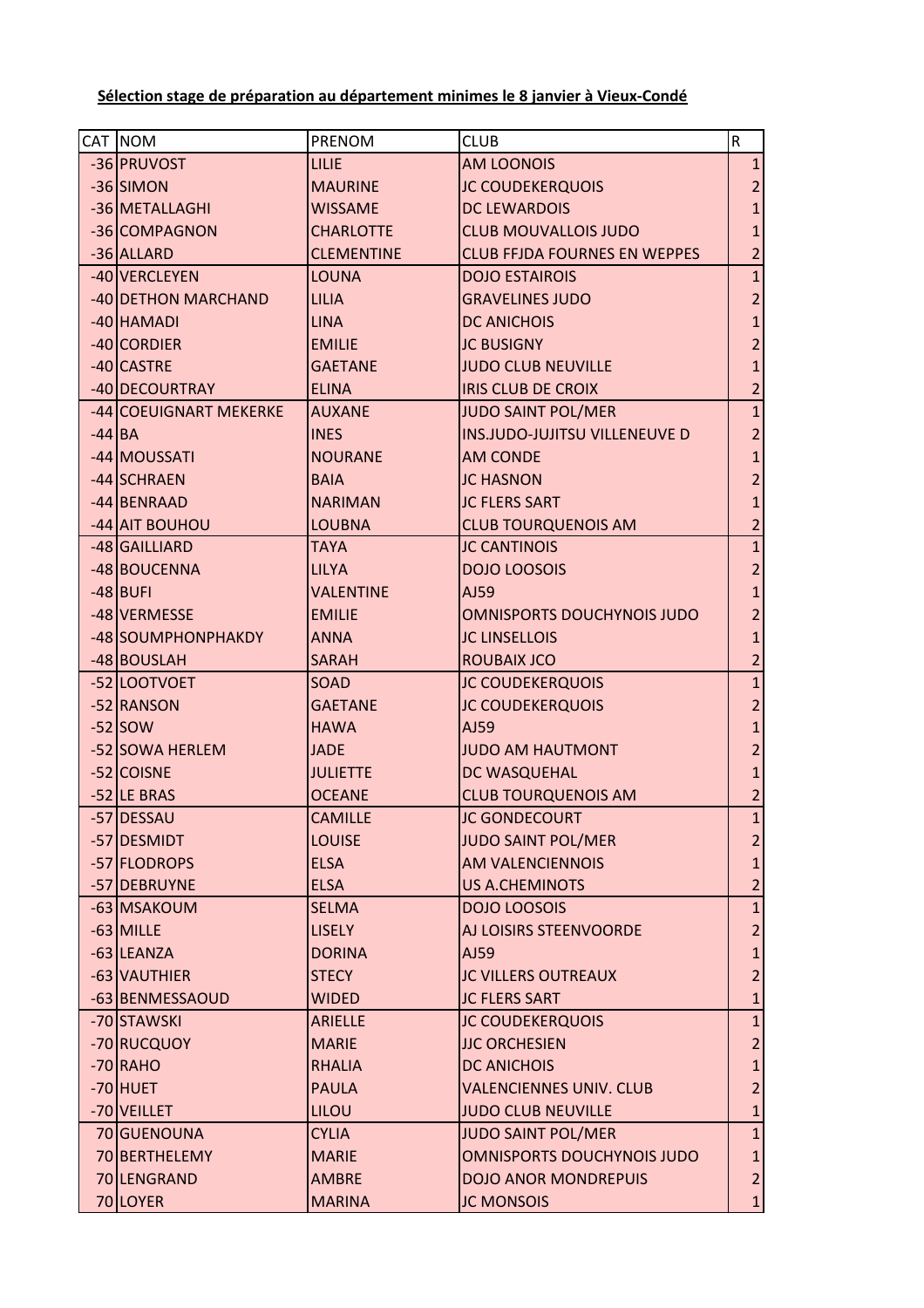| $-34$ FAREZ               | <b>LUCAS</b>            | <b>JC DE WATTIGNIES</b>        | $\mathbf{1}$            |
|---------------------------|-------------------------|--------------------------------|-------------------------|
| -34 DJABER                | <b>BILEL</b>            | <b>DOJO LOOSOIS</b>            | $\overline{2}$          |
| -34 WOZNIAK               | <b>ANTOINE</b>          | <b>SG MARCHIENNOISE SOGYMA</b> | $\mathbf{1}$            |
| -34 LEFEBVRE              | <b>TOM</b>              | <b>AL MASNIERES</b>            | $\overline{a}$          |
| $-34$ NIATI               | <b>NAWFEL</b>           | LUC JUDO                       | $\mathbf{1}$            |
| -34 OUALIA                | <b>PABLO</b>            | <b>JC MONSOIS</b>              | $\overline{\mathbf{c}}$ |
| -38 DRUON                 | <b>EDGAR</b>            | <b>JC ATTICHES</b>             | $\overline{1}$          |
| -38 JOONNEKINDT           | <b>SAM</b>              | <b>GRAVELINES JUDO</b>         | $\overline{a}$          |
| -38 LACHGAR               | <b>SOHAYB</b>           | <b>JC WALLERS ARENBERG</b>     | $\mathbf{1}$            |
| -38 BAENE                 | <b>TEDDY</b>            | <b>NORD ARTS MARTIAUX</b>      | $\overline{c}$          |
| -38 LENIERE               | <b>MAXENCE</b>          | <b>JC DE RONCQ</b>             | $\mathbf{1}$            |
| -38 BEURRIER              | <b>ARTHUR</b>           | UNION SPORTIVE BONDUOISE       | $\overline{a}$          |
| -42 GOSSART               | <b>HUGO</b>             | JC SAINGHIN EN MELANTOIS       | $\overline{1}$          |
| -42 SOHIER                | <b>NOAH</b>             | <b>JC GONDECOURT</b>           | $\overline{c}$          |
| -42 MADEIRA               | <b>LUCAS</b>            | <b>AL MASNIERES</b>            | $\mathbf{1}$            |
| -42 AUDOUARD              | <b>MATHIS</b>           | AJ59                           | $\overline{a}$          |
| -42 DUCOULOMBIER          | <b>TIMEO</b>            | <b>JC WERVICQUOIS</b>          | $\mathbf{1}$            |
| -42 DEPERLECQUE MUNDUTI M | <b>NATHANAEL</b>        | LUC JUDO                       | $\overline{2}$          |
| -46 HENNION               | <b>ANTOINE</b>          | <b>LESQUIN JC</b>              | $\mathbf{1}$            |
| -46 BLONDEL               | YOHAN                   | <b>JC DE WAZIERS</b>           | $\overline{c}$          |
| -46 WOZNIAK               | <b>SACHA</b>            | AM VALENCIENNOIS               | $\mathbf{1}$            |
| -46 ROUSSEL               | <b>RAFAEL</b>           | <b>JC WALLERS ARENBERG</b>     | $\overline{a}$          |
| -46 DEBRUYCKER            | <b>THIBAULT</b>         | <b>JUDO CLUB NEUVILLE</b>      | $\mathbf{1}$            |
| -46 MARMIER               | <b>JOSHUA</b>           | DC WASQUEHAL                   | $\overline{2}$          |
| -50JJORDY                 | <b>OSCAR</b>            | JC SAINGHIN EN MELANTOIS       | $\mathbf{1}$            |
| -50 DOBY MORIAU           | SAMUEL                  | <b>JKC DOUAI</b>               | $\overline{c}$          |
| -50 GRANATA               | <b>ENZO</b>             | AJ59                           | $\mathbf{1}$            |
| -50 BOCQUET               | <b>TONY</b>             | <b>JC QUIEVRECHAIN</b>         | $\overline{\mathbf{c}}$ |
| -50CHEIKH                 | <b>MOHAMED NASR-ALL</b> | <b>CLUB TOURQUENNOIS AM</b>    | $\mathbf{1}$            |
| -50 CASTELAIN             | <b>NATHAN</b>           | UNION SPORTIVE BONDUOISE       | $\overline{c}$          |
| -55 LENIERE               | <b>MATHEO</b>           | JUDO SAINT POL/MER             | $\overline{1}$          |
| -55 KACZMAREK             | <b>NATHAN</b>           | JC GONDECOURT                  | $\overline{a}$          |
| -55 DEVOS                 | <b>MAX</b>              | <b>JC WALLERS ARENBERG</b>     | $\mathbf{1}$            |
| -55 DUBREMETZ             | THIBAUT                 | <b>AL MASNIERES</b>            | $\overline{\mathbf{c}}$ |
| -55 LECOCQ                | <b>VICTOR</b>           | JC DE RONCQ                    | $\mathbf{1}$            |
| -55 FOURNIER              | <b>CESAR</b>            | DC WASQUEHAL                   | $\overline{a}$          |
| -60 ROVELAS               | <b>MOHAMMED</b>         | <b>JC DE WATTIGNIES</b>        | $\overline{1}$          |
| -60 CHARRON               | <b>NOAH</b>             | JUDO SAINT POL/MER             | $\overline{2}$          |
| -60 ROUSSEL               | <b>NOA</b>              | <b>JC WALLERS ARENBERG</b>     | $\mathbf{1}$            |
| -60 ABOUDI                | <b>AZZEDINE</b>         | <b>AJ59</b>                    | $\overline{a}$          |
| -60 DUPUIS                | <b>BASTIEN</b>          | <b>JC DE RONCQ</b>             | $\mathbf{1}$            |
| -60 DELANNOY              | <b>LEO</b>              | DC WASQUEHAL                   | $\overline{2}$          |
| -66 HARMANGE              | <b>PIERRYCK</b>         | JC DE PONT A MARCQ             | $\overline{1}$          |
| -66 AUVINET               | <b>VICTOR</b>           | <b>LESQUIN JC</b>              | $\overline{\mathbf{c}}$ |
| -66 DERACHE               | <b>MATHIS</b>           | <b>NORD ARTS MARTIAUX</b>      | $\mathbf{1}$            |
| -66 MOSIEK                | <b>MATHIS</b>           | <b>JC WALLERS ARENBERG</b>     | $\overline{a}$          |
| -66 PRUIDZE               | <b>ALEXANDRE</b>        | <b>CLUB TOURQUENNOIS AM</b>    | $\mathbf{1}$            |
| $-66$ DONT                | <b>AARON</b>            | <b>JC NEUVILLE</b>             | $\overline{c}$          |
| -73 PETROSYAN             | <b>HAYK</b>             | <b>JUDO SAINT POL/MER</b>      | $\mathbf{1}$            |